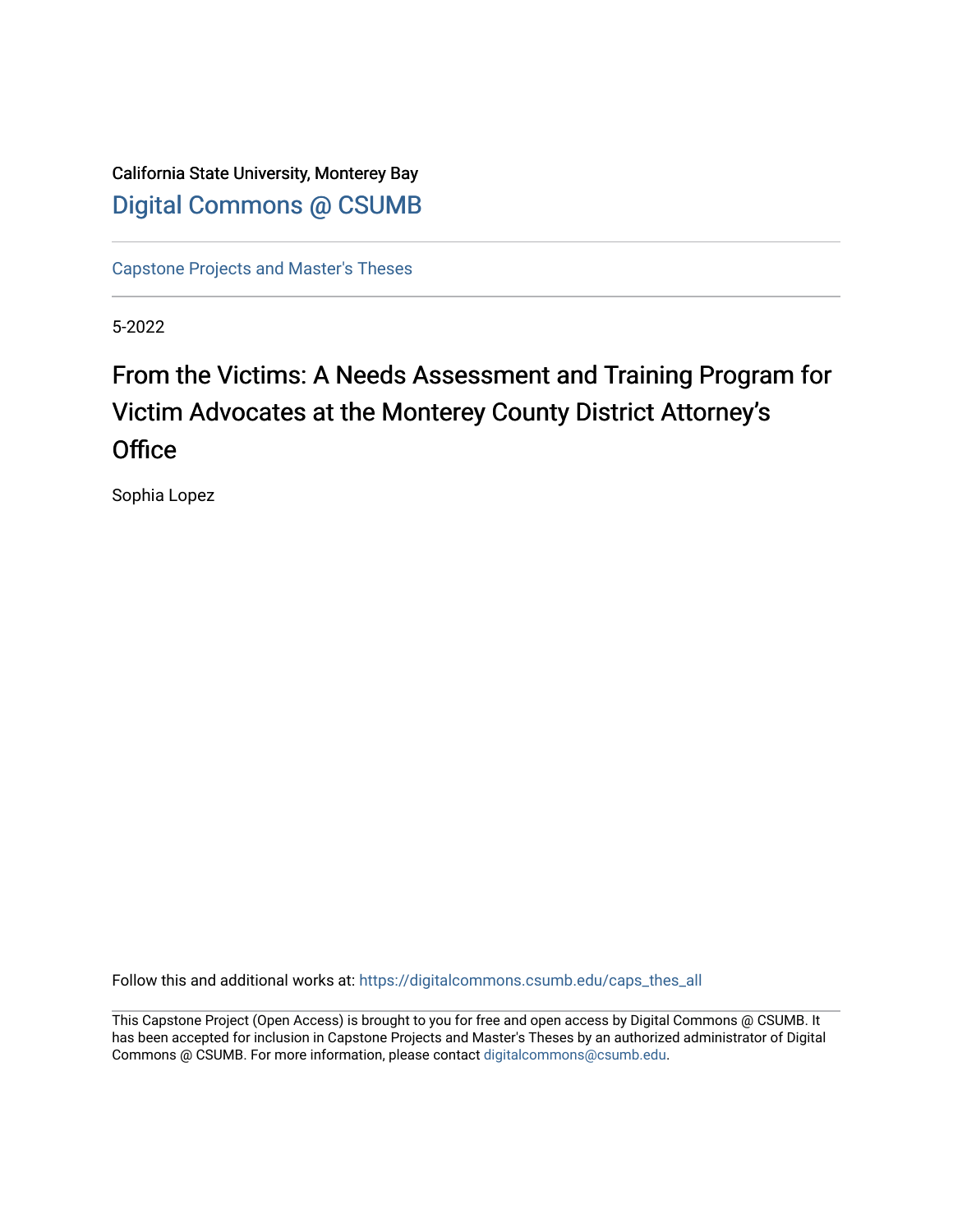From the Victims: A needs assessment and training program for Victim Advocates at the

Monterey County District Attorney's Office

BY:

Sophia Lopez

Collaborative Health & Human Services

Department of Health Human Services and Public Policy

California State University of Monterey Bay

May 20, 2022

Sophia Lopez, Department of Health Human Services and Public Policy, California State University Monterey Bay. This research was supported by The Monterey County District Attorney's Office: Victims of Crime Unit**.** Correspondence concerning this report should be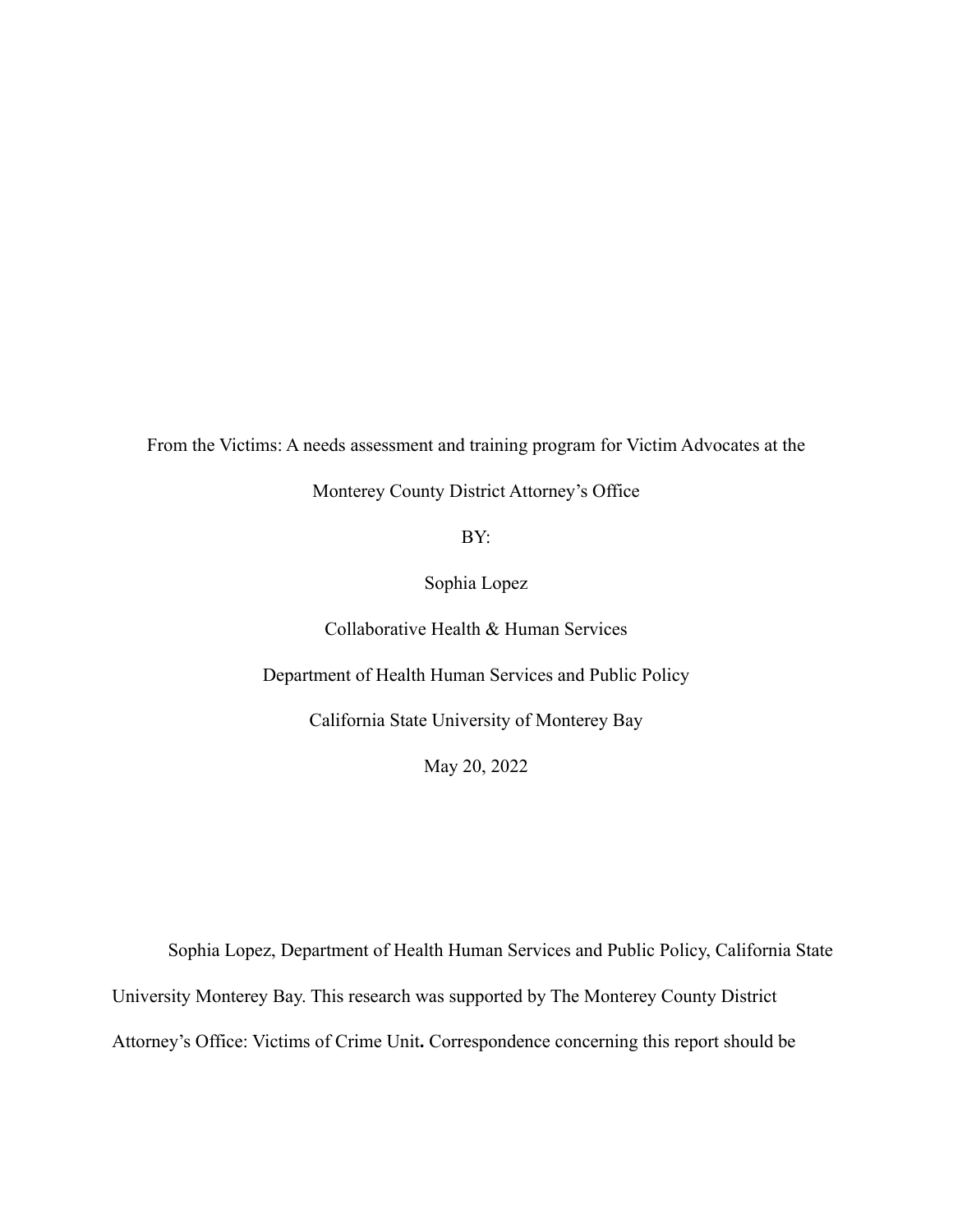addressed to Sophia Lopez, California State University Monterey Bay, 100 Campus Center,

Seaside, CA, 93955. Contact: soplopez@csumb.edu

## **Abstract**

The lack of awareness of services and procedures of the criminal justice system causes victims of crime to not make reports to law enforcement. The Victims of Crime Unit in the District Attorney's office provides support and services to victims in hopes to help reduce the trauma and insensitive treatment they may endure in Monterey County. The purpose of this project was to inform the creation of a training geared to increase awareness of the needs of victims of crime to the employees in the Victims of Crime Unit. The project consisted of a series of interviews with victims and the subsequent development of training materials for the victim advocates based on participants' responses. The interviews revealed that improvements within the District Attorney's Office should be made. It is recommended that future training for victim advocates include more information be initially given to victims of who and what is being communicated to them.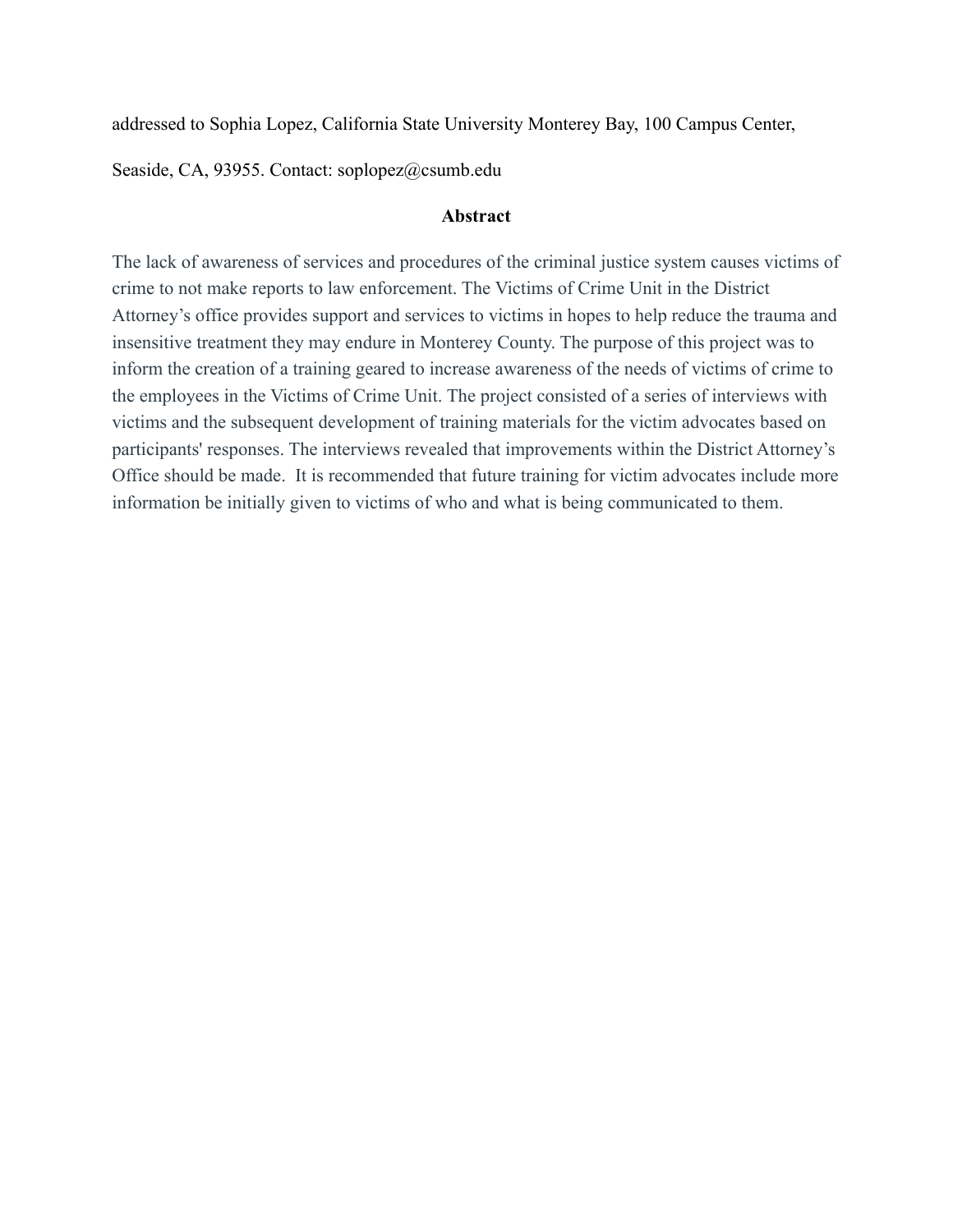### **I. Agency Description**

The Monterey County District Attorney's Office has been changing lives and protecting the community by upholding their commitment to promote justice, ensuring the rights of victims all while treating them with dignity and respect, and fairly prosecuting those who violate the law. All employees in the office work together and support one another to help bring justice to victims and the Monterey County community. The Advocates in the Victims of Crime Unit solely spend their work days supporting victims and providing them resources that will potentially help them emotionally, financially and physically. They do this by referring victims to programs such as The California Victim Compensation Program or organizations like the Young Women's Christian Association (YWCA). The general mission of the Victim/Witness Assistance Program is to provide services to victims/witnesses of all types of crime and reduce the trauma and insensitive treatment that victims/witnesses may experience in the wake of crime (Victim/ Witness Unit).

#### **II. Communities Served**

The District Attorney's Office Victims of Crime Unit serves anyone in Monterey County who has been affected by a crime. Although the office sees all different types of crimes, some of the more frequent ones are domestic violence, sexual violence, youth violence, child abuse and elder abuse. Some social inequities that are faced by the primary population are financial struggles. A lot of clients find it difficult to attend the court hearings because they cannot afford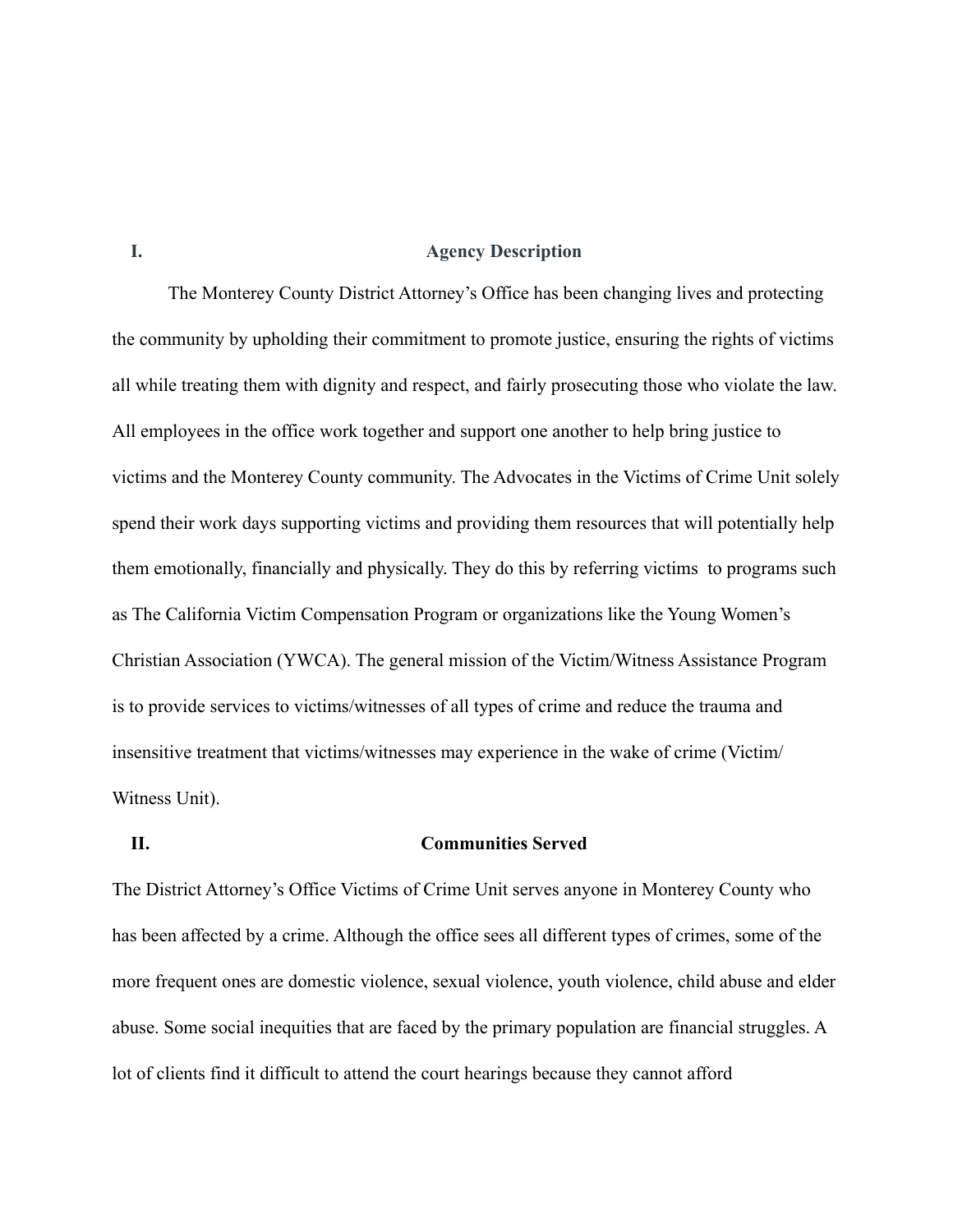to miss a day or even a few hours of work. Finding child care for their children can also become a struggle for some clients. To help with this and to allow clients to be able to use their right to attend court, the unit provides support and resources such as offering transportation if needed.

Monterey County has a very diverse population in every type of way. The Victims of Crime Unit sees clients of all ages, ethnicities, genders, sexual orientations etc. According to the DataShare of Monterey County in 2019, there is almost an equal percentage of women and men in the county. Even though the Victims of Crime Unit sees victims of all genders, women are the majority (Domestic violence - assets.speakcdn.com). In violent crimes, specifically intimate partner violence, the most common ages in women are between 18 and 24. A large majority of the population in Monterey County is Hispanic or Latino (59.4%) (Demographics dashboard. County of Monterey). This correlates with the different ethnicities of clients the Victims Unit serves.

#### **III. Problem Description**

#### Macro Problem Statement:

*There is a lack of knowledge of and trust in the criminal justice system from the public, including victims.*

According to Domestic violence - assets.speakcdn.com, 1 in 4 women experience sexual or physical violence, or have become the victim of a stalking, intimate partner. In the same article, it is reported that 1 in 10 men experience violence from an intimate partner and need legal services. Whereas, only 1 in 5 women feel they need legal services. These statistics for both men and women are far too high. Anyone in an intimate relationship has the right to feel and be safe. If they are not, they deserve to have trust and confidence in the Criminal Justice System and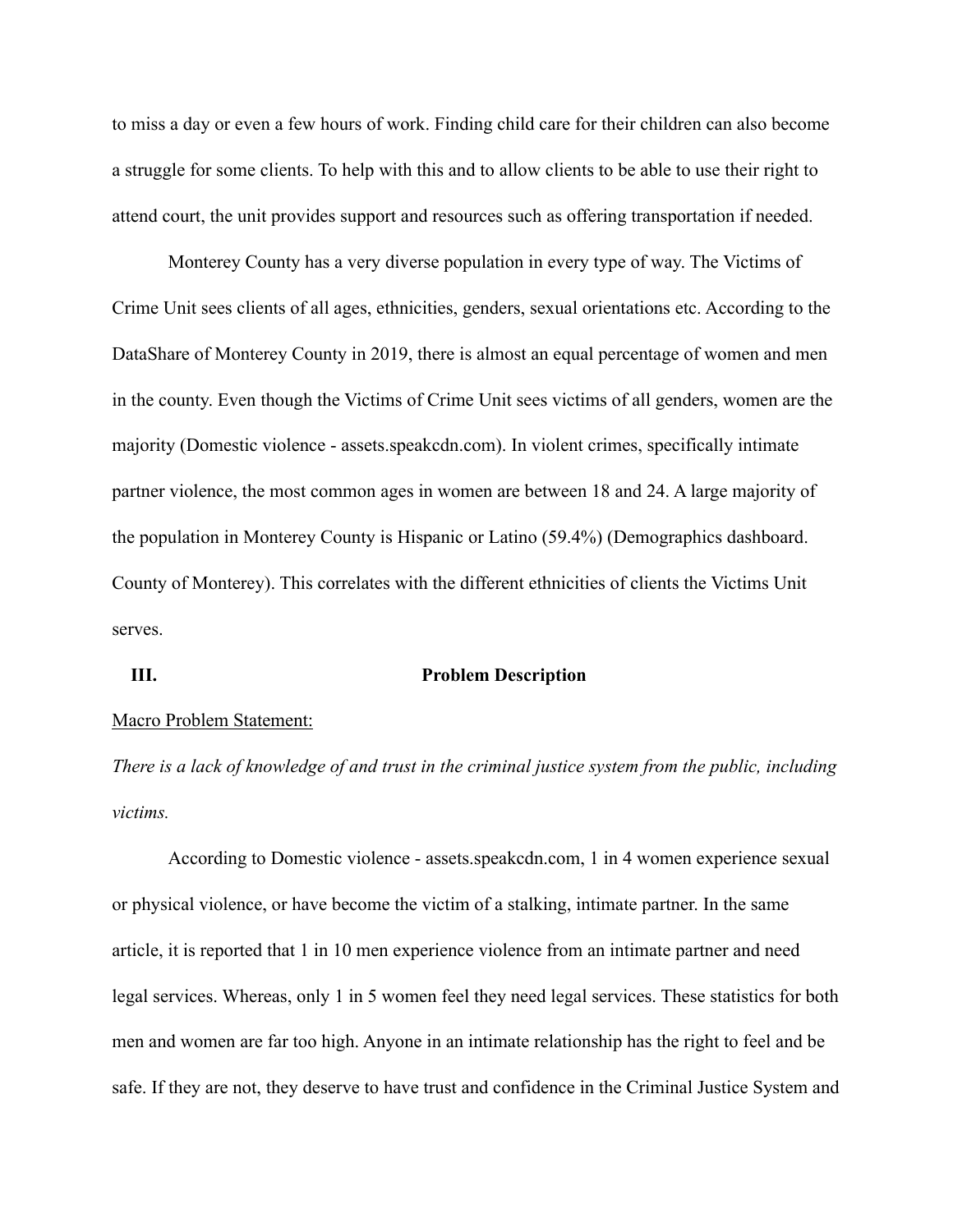the employees of the District Attorney's Office to do everything possible to protect them. As the years have gone by with new stories about 'bad cops', it can be assumed that the trust in law enforcement has gone down. This applies to both reporting crimes and calling the police when a crime is occuring. In the late 2000's, the public was asked to use a scale to rate their trust in the police. Approximately 43% said their trust was in the middle and 13% rated their trust in police low (Jordan 2008). These numbers continue to decrease. In 2020, a study about public trust in police reported that the overall percentage of the public who do not trust the police dropped down to 48% (Ortiz, A). That is below the majority of people. If the public does not trust the police, or the criminal justice system, less crimes will be reported. People hear on the news about poor ways police officers handle calls, or hear from their friends the bad experiences they have had when reporting crimes. This can discourage them from reporting crimes they have become a victim to. If they do choose to report they still may not fully trust the attorneys, investigators and advocates etc. If there is no trust they may not feel safe enough to share all the details of what happened or share important aspects that those assigned to the case may be able to help with. There needs to be an increase of trust within the public, law enforcement and the criminal justice system so that people will be more inclined to report crimes, get justice and keep the community safer.

### **Figure 1: Problem Model**

| <b>CAUSES TO AGENCY</b> | <b>AGENCY-SPECIFIC</b>                        | <b>CONSEQUENCES TO</b> |
|-------------------------|-----------------------------------------------|------------------------|
| <b>PROBLEM</b>          | "MICRO-LEVEL"                                 | <b>AGENCY</b>          |
|                         | <b>PROBLEM ADDRESSED</b><br><b>BY PROJECT</b> |                        |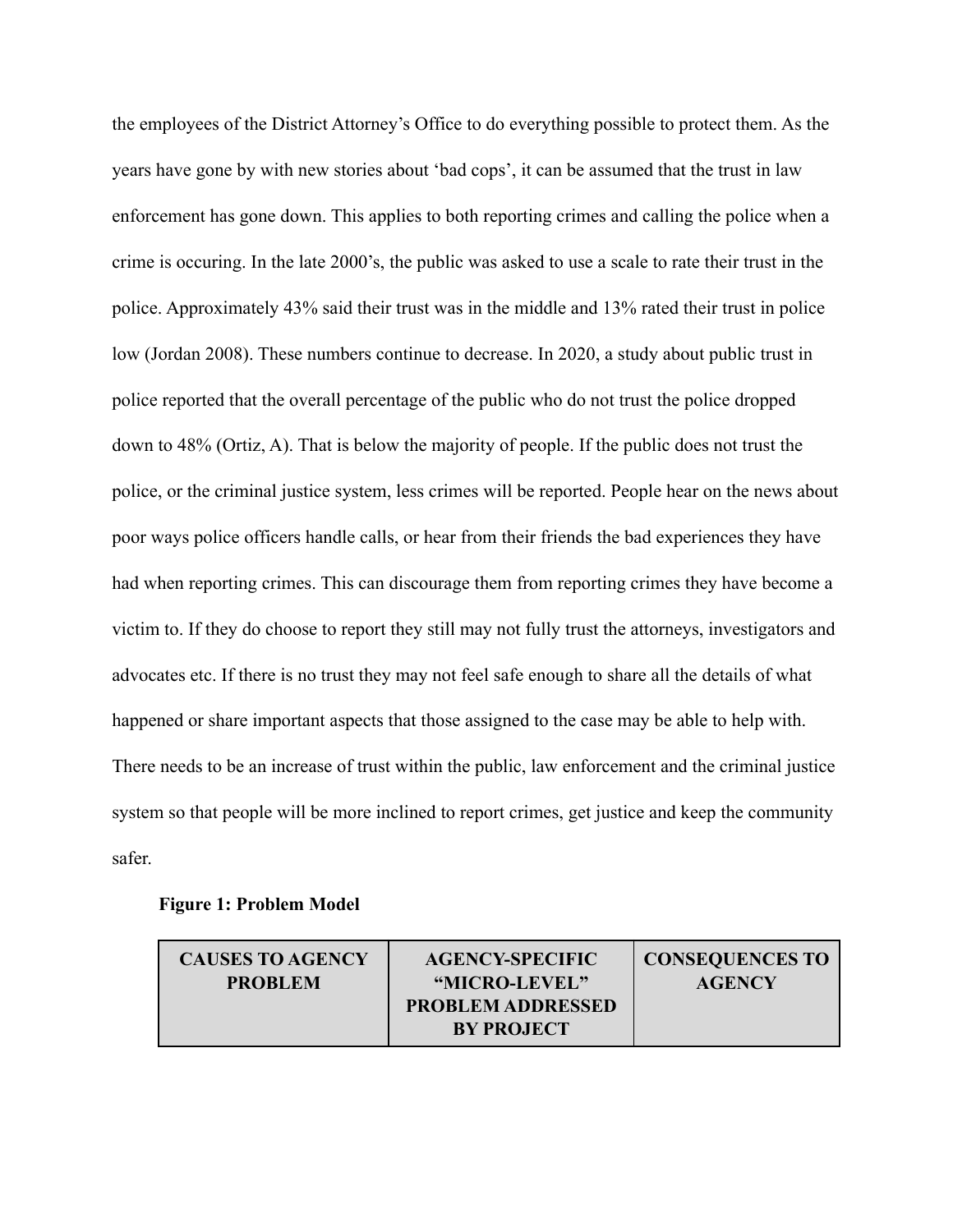| A needs assessment of the<br>victims needs has not been<br>performed due to lack of<br>time or resources from the<br>DA's office. | The DA victims unit needs to<br>increase their understanding of<br>the extent to which victims'<br>needs are being met by its<br>advocates. | Some victims may not<br>want to communicate<br>with the advocates and<br>may not trust them thus<br>leading to the victims not<br>being transparent. |
|-----------------------------------------------------------------------------------------------------------------------------------|---------------------------------------------------------------------------------------------------------------------------------------------|------------------------------------------------------------------------------------------------------------------------------------------------------|
| <b>CAUSES/RISK</b><br><b>FACTORS TO</b><br><b>BROADER HEALTH</b><br><b>PROBLEM</b>                                                | <b>BROADER "MACRO-</b><br><b>LEVEL" HEALTH/</b><br><b>SOCIAL PROBLEM</b>                                                                    | <b>CONSEQUENCES TO</b><br><b>SOCIETY</b>                                                                                                             |
| Victims hearing about<br>negative experiences with<br>officers, attorneys and<br>advocates.                                       | There is a lack of awareness<br>of services and procedures of<br>the Criminal Justice System                                                | Victims not wanting to<br>report crimes.                                                                                                             |

# **IV. Capstone Project Description**

The purpose of this capstone project was to increase the knowledge of needs of the victims that victim advocates support. The goal was to increase the trust within victims. Interviews were conducted with six victims of crime to have a conversation about their experience with the criminal justice system and the people within it. To truly understand the needs, concerns, wants and fears of victims of crime a list of questions and talking points was compiled that was used for the interviews. These questions included if they reported or not and if they did report what was their opinion on the criminal justice system process. Others were what support did they get and from who, what did they need from the advocate that they did not receive, what services were they provided and which ones were they already aware of and how they were most negatively affected by this crime. This last question was mostly directed to aspects of their life like if they lost money, their job, housing, could not afford childcare, groceries etc. Some questions more directed about the criminal justice system included if they trust the system and the people within like law enforcement, district attorneys and the court/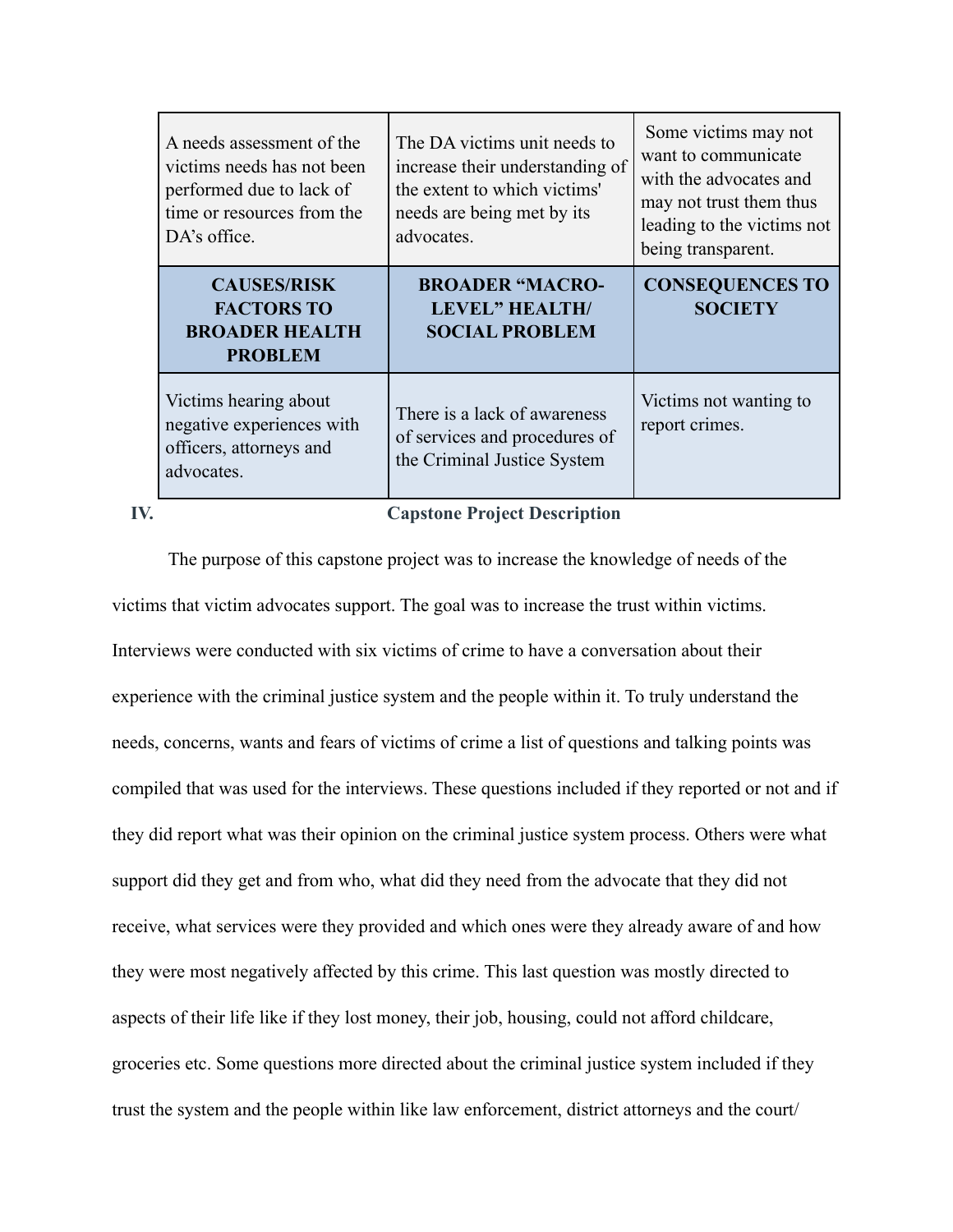judges, if they understand the criminal justice system process and are aware of the services available to them, and if they prefer getting information from pamphlets/brochures or from the victim advocates directly. They were also asked about their opinion on a Family Justice Center being built in the community and if they had found it difficult going to multiple different locations for services they were seeking as a result of the crime.

After collecting the data from the interviews, a presentation was made with an analysis and direct quotes from the interviews. This presentation was given to the victim advocates so they were aware of what victims may need, want, why they may not trust the criminal justice system, and how they felt about the criminal justice system process and those who supported them. From there, it was requested that the advocates provide their thoughts, opinions and feelings on the presentation via email. The responses from the advocates was collected and analyzed to determine how effective the needs assessment for victims was.

#### **V. Project Implementation**

Since this capstone project included both a needs assessment and training program, it required many different steps in order to complete the implementation of it. The first step being recruitment. The most ideal way to recruit victims willing to participate would have been through contacting them directly from the agency's database. However, to respect confidentiality as well as be considerate of the trauma they have gone through, another way of recruitment was used. The style of recruitment chosen was through social media. A video was made explaining my role at the agency, the project, the search for people who have been victims who are willing to have a conversation about their experience with the criminal justice system, and the importance of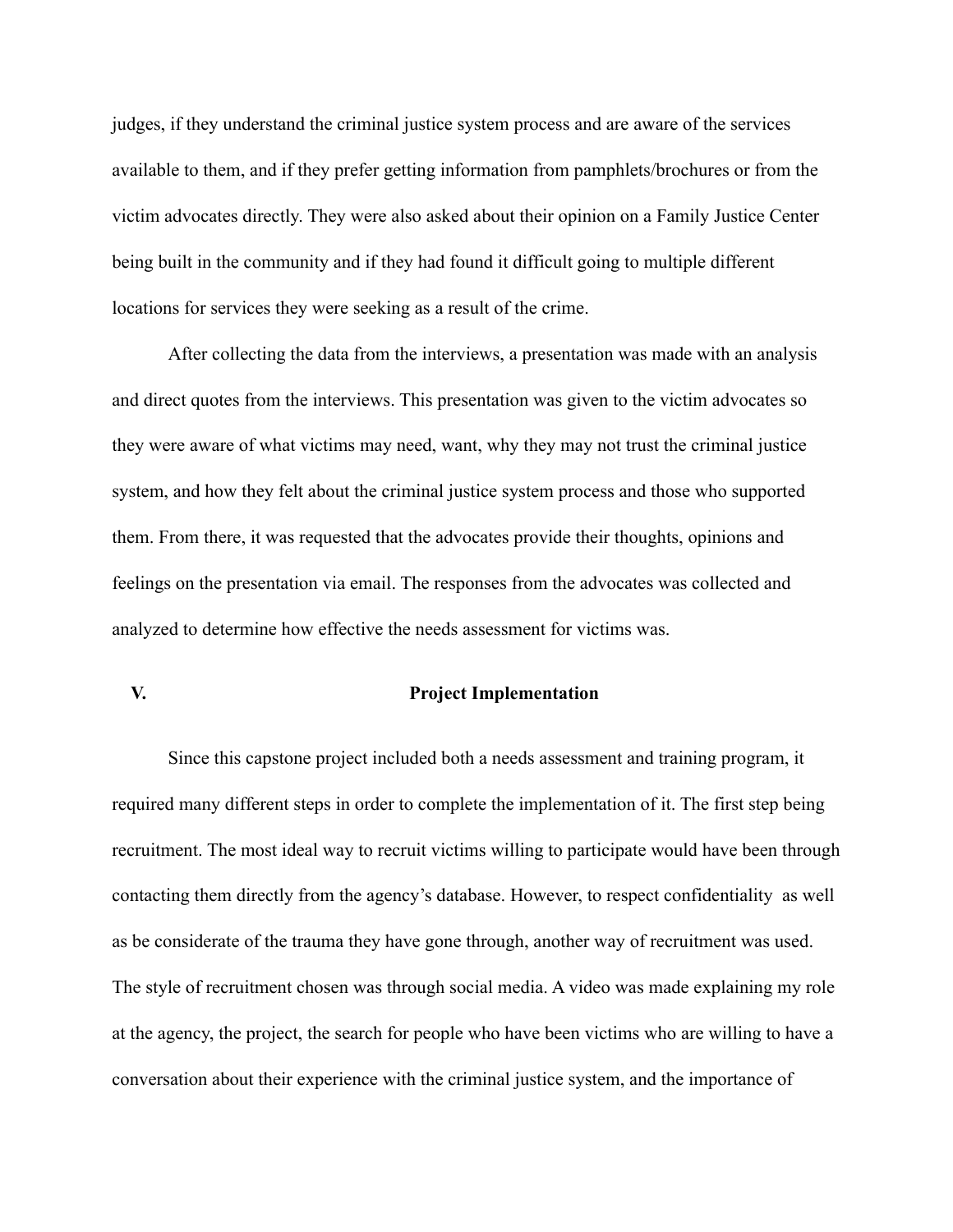making participants feel comfortable and posted on instagram. Just from this initial video, five people responded that they would be willing to participate. In an attempt to recruit more participants, another post was made regarding the project. From the second post, two more people responded willing to participate. However, out of the seven respondents, only six ended up being interviewed. These interviews were conducted through zoom and were being recorded, with the participants permission. The request to record the interviews was made so it was possible to go back and listen to the recordings to properly analyze and organize the responses. With the video recordings, an analysis was done to organize the data into a training presentation that was given to the victim advocates at the district attorney's office. Responses from the advocates were requested to determine the successfulness of the project.

### **VI. Findings**

It is important to note that every individual who participated in the project had their own unique experience, thoughts and feelings with and about the criminal justice system. However, to certain questions they were asked, a lot of the answers were the same but of course with different explanations. It was found that every single participant did not trust the criminal justice system. Some for the reason that they have seen it fail so many other people or it has even failed them themselves. Others explained that from their own research done both inside and outside of school, they have come to the conclusion that the criminal justice system was not made to help people like "them". They explained more in depth that they believe the criminal justice system is set up to help the rich, white men and really nobody else. Two other questions most of the participants answered the same to were regarding how they were most negatively impacted and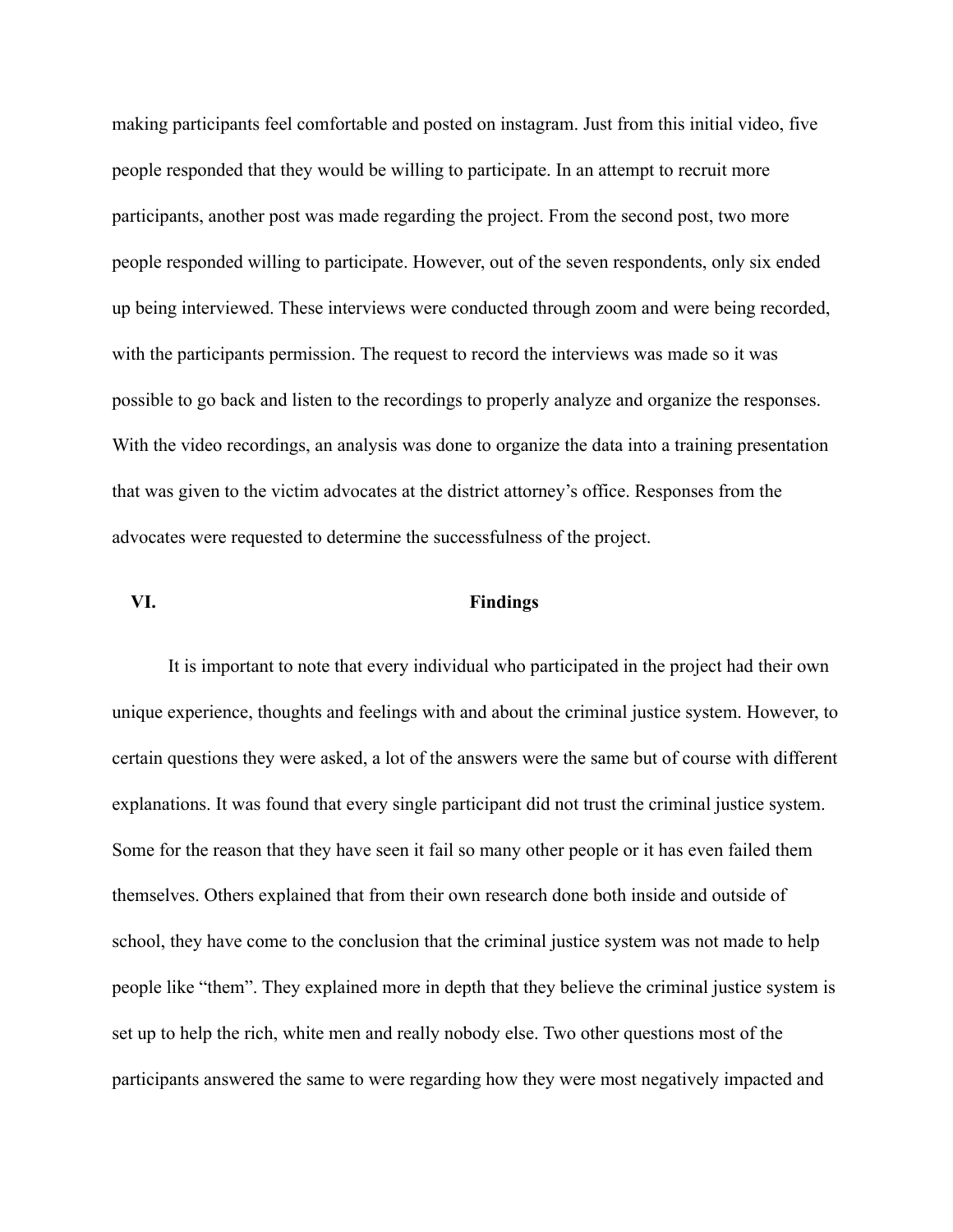the type of support they received and from who. It was found that all participants were most negatively impacted with emotional trauma as well as some experiencing a decline in their school work and grades. The majority explained they mostly received support from friends and about half received support from their family while the others' families either did not know or did not take the situation seriously. Most of the other questions asked received very unique responses from each participant.

### **VII. Assessment and Assessment Results**

There were three expected outcomes, a short term, intermediate term and long term, created that were to be used to determine the success of the project. Due to the lack of time remaining at the agency, only the short term outcome was able to be assessed. The short term goal was that the victim advocates will better understand the needs of victims. The intermediate is that more and better resources and support will be available to victims they serve and the long term goal is there will be an overall increase of reports being made to law enforcement. To assess the effectiveness and success of the short term goal, once the advocates received the training presentation it was requested that they respond with their opinions, thoughts and feelings on it via email. From their responses, it was found that the expected short term outcome was met. Some common responses received included statements that there were things in the presentation they did not even think of. They found the information useful and will try to incorporate it into their work with future clients. There was not enough time left at the agency to determine whether the project reached its expected intermediate and long term goals.

### **VIII. Recommendations**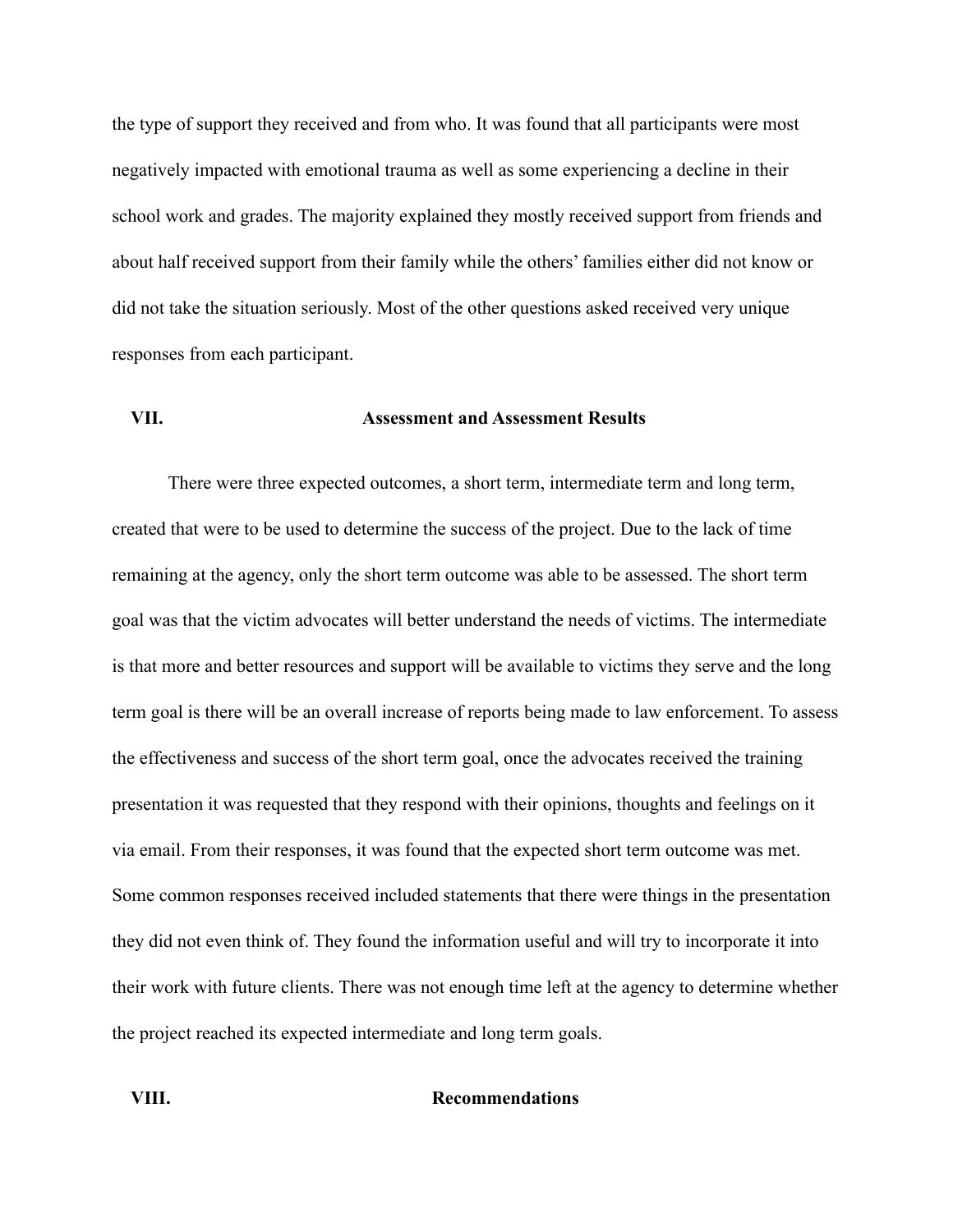Two major recommendations are made for the agency from the information gathered through this project. The first recommendation being transparency. Fortunately, the group dynamic the victim advocates have is great. All of the advocates help each other out with their cases when needed whether that means making phone calls for each other on their contact lists or escorting each other's clients to court and providing support to them. Although helping each other out is a great thing they do, building trust and rapport with the clients is also very important. When someone has just become a victim of a crime they may be more sensitive and less trusting with people. So, when they are receiving calls from different people every time, it can make them skeptical about trusting the person calling them. With that being said, the first recommendation being made is for the advocate assigned to the case to explain in the initial phone call to the victim that other advocates may be calling them if they are out of the office. Another suggestion is to continue making phone calls between the court hearings to check up on the victim. The criminal justice system process can be extremely long, and if a victim does not hear from their advocate for months they may feel forgotten about. It is important that the victims know the advocates are always there to provide support or refer outside resources to them. The second recommendation being made is regarding giving more detailed information. When making phone calls to the victims, the advocates typically update them on the status of their case meaning they will explain what stage they are in and what court hearing just happened and what will happen next. Typically, the advocates will also briefly explain what happens in said court hearings. However, from the information gathered through this project, it was found that even when the advocates explain what is going on, the victims still do not understand most of the time. This is due to legal terms being used that they do not know the meanings of as well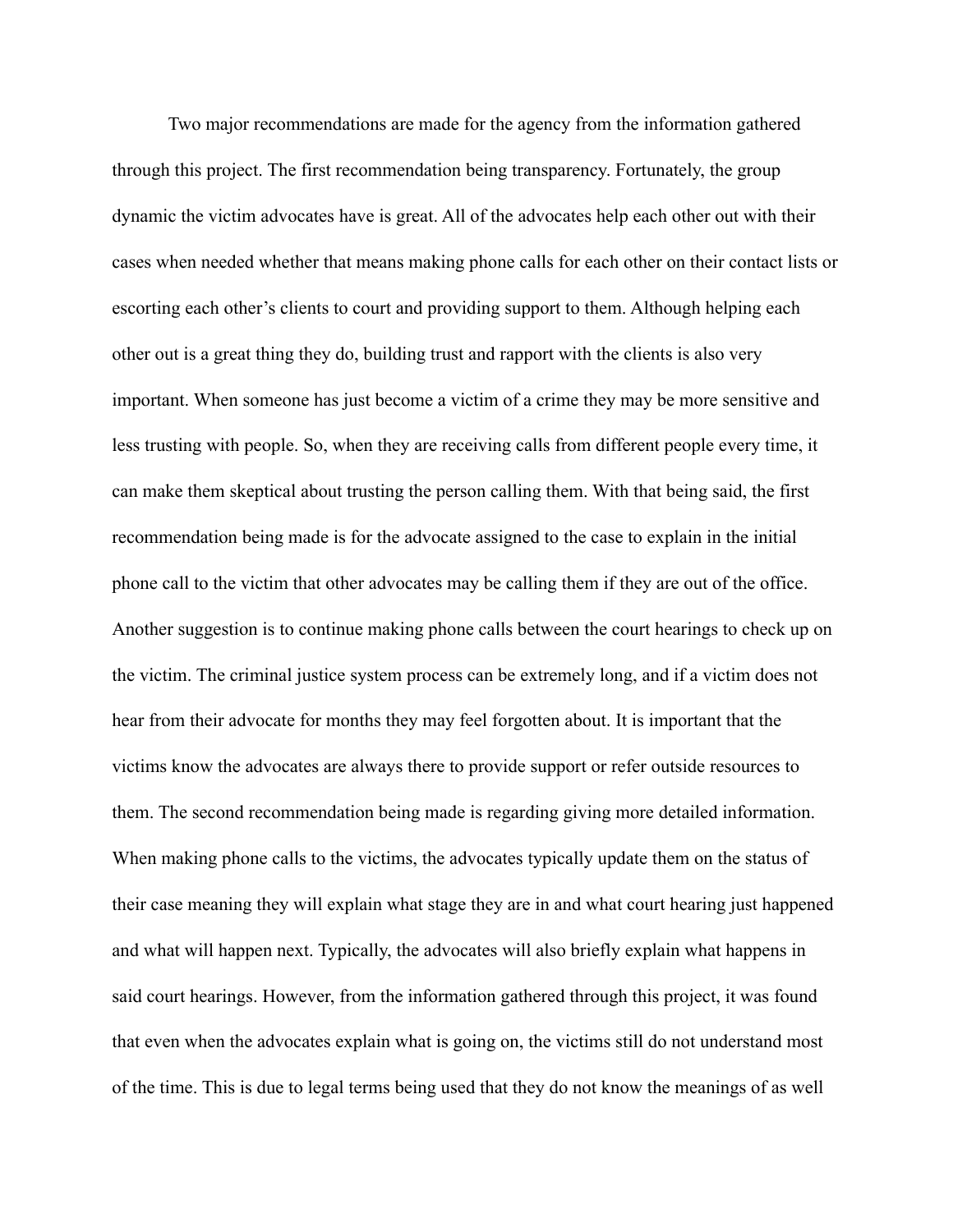as simply forgetting what is happening in the next court date once it comes up because it may be months later. The specific recommendation being made to combat this issue is to provide some sort of document, whether that be a paper copy or digital, that has each court hearing and the explanations of them in simple terms. This document should be given to the victims to keep so they can always go back to it if needed. By providing this, victims will be less frustrated and more knowledgeable about the stage of court the case is in.